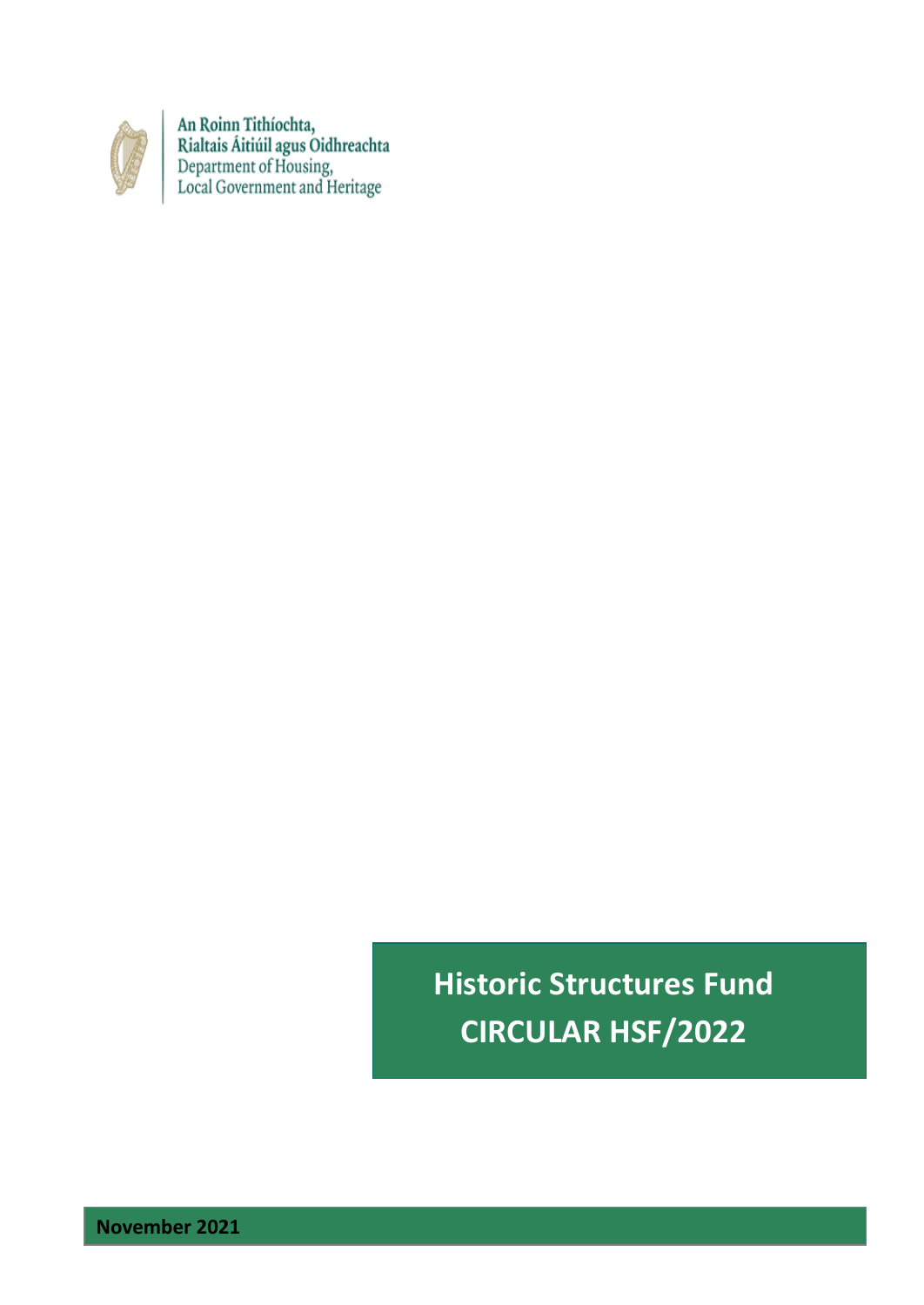# *Contents*

| 1. Historic Structures Fund                           | 2  |
|-------------------------------------------------------|----|
| 2. Scheme overview – who can apply, eligible projects | 3  |
| 3. Available funding/What works will be funded        | 5. |
| 4. Selection Criteria                                 | 6  |
| 5. Quality of Works                                   | 7  |
| 6. How to Apply                                       | 8  |
| 7. Recoupment of Funding                              | 10 |
| 8. Qualifying Works                                   | 11 |
| 9. A Guidance Note on Method Statements               | 12 |
| 10. Terms and Conditions                              | 13 |

# *Appendices*

| I.   | Form $A$ – Application, to be completed by Applicant         |
|------|--------------------------------------------------------------|
| II.  | Checklist and Summary to be completed by Local Authority     |
| III. | Form B - Appraisal, to be completed by Local Authority       |
| IV.  | Form C – Recoupment Claim to be completed by Local Authority |

*V. Checklist to be submitted with Form C (Recoupment Claim)*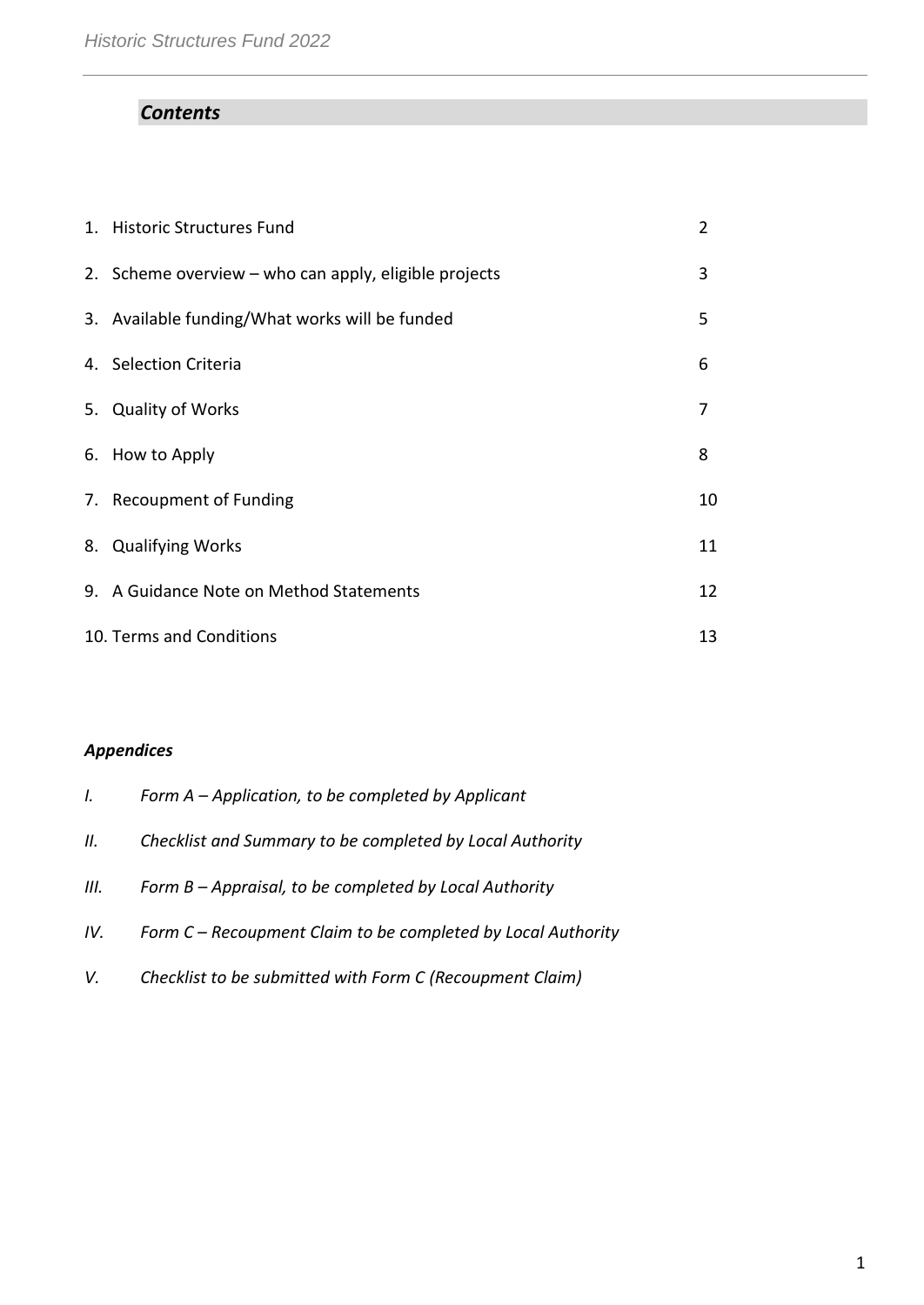# **1. Historic Structures Fund**

In April 2018 €285m capital investment in heritage was announced under *Project Ireland 2040***.** The capital funding for built heritage under this plan runs from 2018-2027 and is focused on enhancing and safeguarding our built heritage throughout the country.

Ireland has a unique built environment of extraordinary quality - our historic buildings and structures are a vital part of our heritage. There are almost fifty thousand protected structures around Ireland. Many of these are in great need of investment to ensure their preservation and continued use so that they remain a living part of our history and community life into the future.

Funding for the Historic Structures Fund (HSF) is being made available as part of *Project Ireland 2040.*  Total funding available nationally under the Historic Structures Fund in 2022 will be **€4m**.

### **The primary focus of the Historic Structures Fund will be on conservation and enhancement of historic structures and buildings for the broader benefit of communities and the public.**

While the primary responsibility to care for and maintain a protected structure rests with the owner, the **Historic Structures Fund** will invest essential capital in our valuable built heritage and help the owners and custodians of historic structures to safeguard them into the future for the benefit of communities and the public**.**

The core aims of this fund are to:

- **Phable** larger scale conservation works to be carried out on heritage structures which are deemed to be significant and in need of urgent support;
- **Pencourage** the regeneration and reuse of heritage properties and to help to secure the preservation of protected structures and/or historic-culturally significant assets;
- **support** the investment of private capital in labour-intensive projects to conserve historic structures in public and private ownership for community use.
- *support* employment in the conservation and construction industries.
- *build resilience* in our heritage properties to enable them to withstand the effects of climate change.

**The Department encourages project promoters to incorporate a traditional skills training element in the project**.

**Applications in respect of refurbishment or reuse projects involving heritage structures, and where a clear residential benefit is demonstrated, are particularly welcomed. (Such projects must be advanced through the planning process as necessary.)**

The Historic Structures Fund 2022 will be structured as follows:

**1. Stream 1** will offer grants **from €15,000 up to €50,000** and is aimed at essential repairs and smaller capital works for the refurbishment and conservation of heritage structures.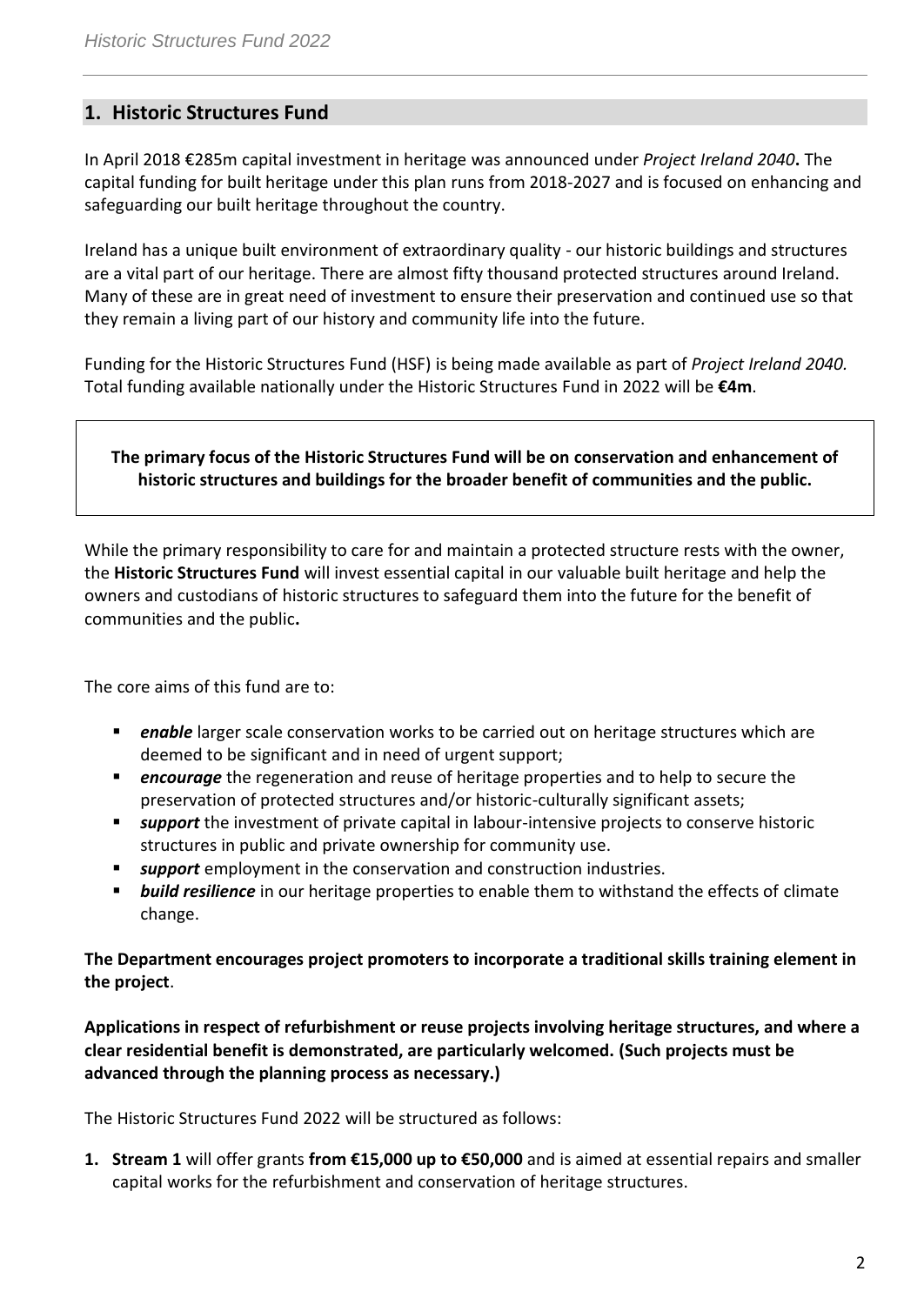- **2. Stream 1, Historic Shopfronts sub-stream** As in 2021, to incentivise the conservation of historic shopfronts each Local Authority is invited to submit an additional application under Stream 1 for eligible essential repairs and small capital works for the refurbishment and conservation of historic shop facades, windows, signage and other associated details to safeguard them and keep them in use. Local Authorities are also invited to make an additional application for Irish-language shopfronts.
- **3. Stream 2** will offer a small number of grants **from €50,000 up to €200,000** for larger enhancement, refurbishment or reuse projects involving heritage structures, where:
	- a. A clear community or public benefit has been demonstrated, or
	- b. A clear residential benefit has been demonstrated (such projects must be advanced through the planning process as necessary)

A grant of over €200,000 may be awarded in exceptional circumstances where a case is made by the applicant in relation to the significance of the project and the works proposed.

**4. Vernacular Structures Stream** - In the context of the forthcoming strategy for built vernacular, the pilot stream for vernacular structures introduced in 2021 will be retained, with funding of €50,000. The purpose of the stream is to support conservation repairs and small capital works to vernacular structures that are not listed in local authority Records of Protected Structures or otherwise legally protected. Such structures may be located within an Architectural Conservation Area. All local authorities can apply for funding for specific projects of between €5,000 and €10,000 for eligible projects.

The Minister may designate part of the Fund for **projects in partnership** with State-funded organisations such as the Office of Public Works, the Irish Heritage Trust, Waterways Ireland, The Irish Landmark Trust and others, to care for historic structures and buildings in public ownership and improve recreational infrastructure and public access to these heritage assets.

# **2. Scheme overview – who can apply, eligible projects**

The Historic Structures Fund provides capital funding for works to qualifying structures which include the following:

- **(i) Protected Structures:** Structures in the Record of Protected Structures (RPS) of each Local Authority;
- **(ii) Structures eligible for or proposed for inclusion in the RPS** but not yet formally approved for inclusion. Such structures must meet the criteria for inclusion in the RPS by the Local Authority, i.e. must be of special interest from an architectural, historical, archaeological, artistic, cultural, scientific, social or technical point of view;
- **(iii) Structures or works within Architectural Conservation Areas** (ACAs), or within the amenity of a National Monument, where exceptional circumstances apply.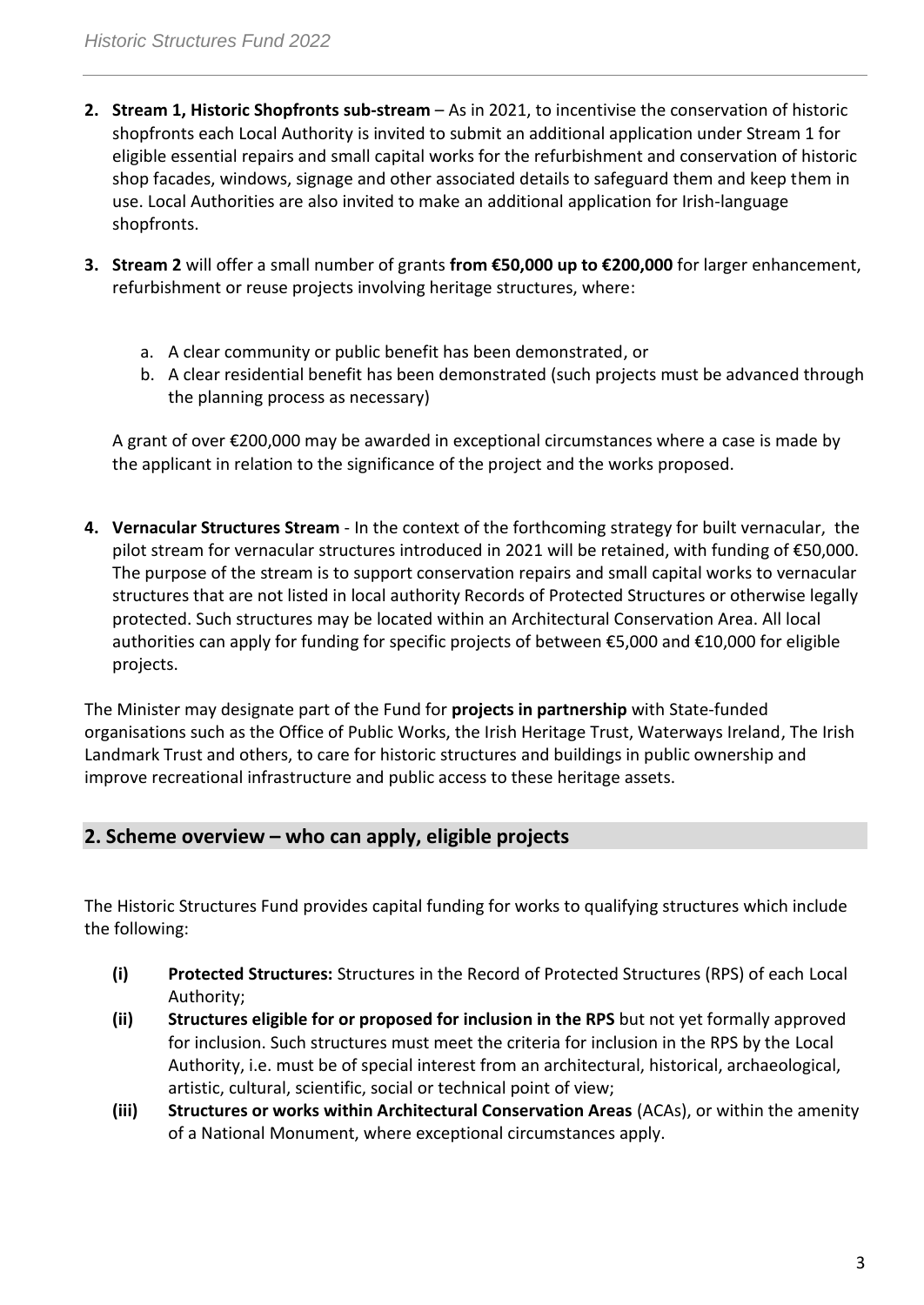Eligible projects will be as follows:

- a) projects proposed by local authorities on foot of applications from **private applicants who are the owners or custodians of historic structures**
- b) projects proposed by a Local Authority for works to **historic structures in public ownership**, where a clear heritage focus and community or public benefit has been demonstrated
- c) projects with a clearly defined heritage focus and community or public benefit proposed directly to the Department by a **State-funded organisation** working in the heritage area.

# **Vernacular Structures Stream**

# **What are "vernacular structures"?**

Vernacular structures are the buildings and other built features of what can be termed the 'informal' or vernacular landscape. These things are or were conceived and built by 'ordinary' people, their families and their neighbours, as distinct from those exercising authority. Vernacular builders worked within traditional idea systems and used ideas and techniques passed down within the family and local community. Thus, the vernacular is a significant part of our *intangible cultural heritage.* It also represents a tangible link with the living and working places of our forebears and their unselfconscious creativity and utility. The vernacular is also part of a longstanding, shared global tradition. The vernacular has an evidently strong relationship with place, climate and environment, giving it a distinctive local and regional character that contributes enormously to our sense of place. Construction materials were and are found in the immediate locality, applied using vernacular crafts such as thatching, mud-walling and wattle-working, as well as traditional masonry and carpentry. Vernacular furniture-making and blacksmithing contributed many of the fittings in vernacular houses and other building types.

# **Who can apply?**

- a) Owners of vernacular structures that are not listed in a Record of Protected Structures
- b) Owners of vernacular structures within an Architectural Conservation Area, but not otherwise subject to statutory protection.

If the local authority is in doubt as to the eligibility of a particular structure under this stream, they are encouraged to contact [hsf@housing.gov.ie](mailto:hsf@housing.gov.ie) with their query.

Eligible projects will be as follows:

- a) Projects proposed by local authorities on foot of applications from private applicants who are the owners or custodians of vernacular structures
- b) Projects proposed by local authorities for works to vernacular structures in public ownership where a clear heritage focus and community or public benefit has been demonstrated

**Note:** Only one application will be considered per vernacular structure or applicant. Applicants cannot also avail of funding under the main Historic Structures Fund 2022 or under the Built Heritage Investment Scheme 2022.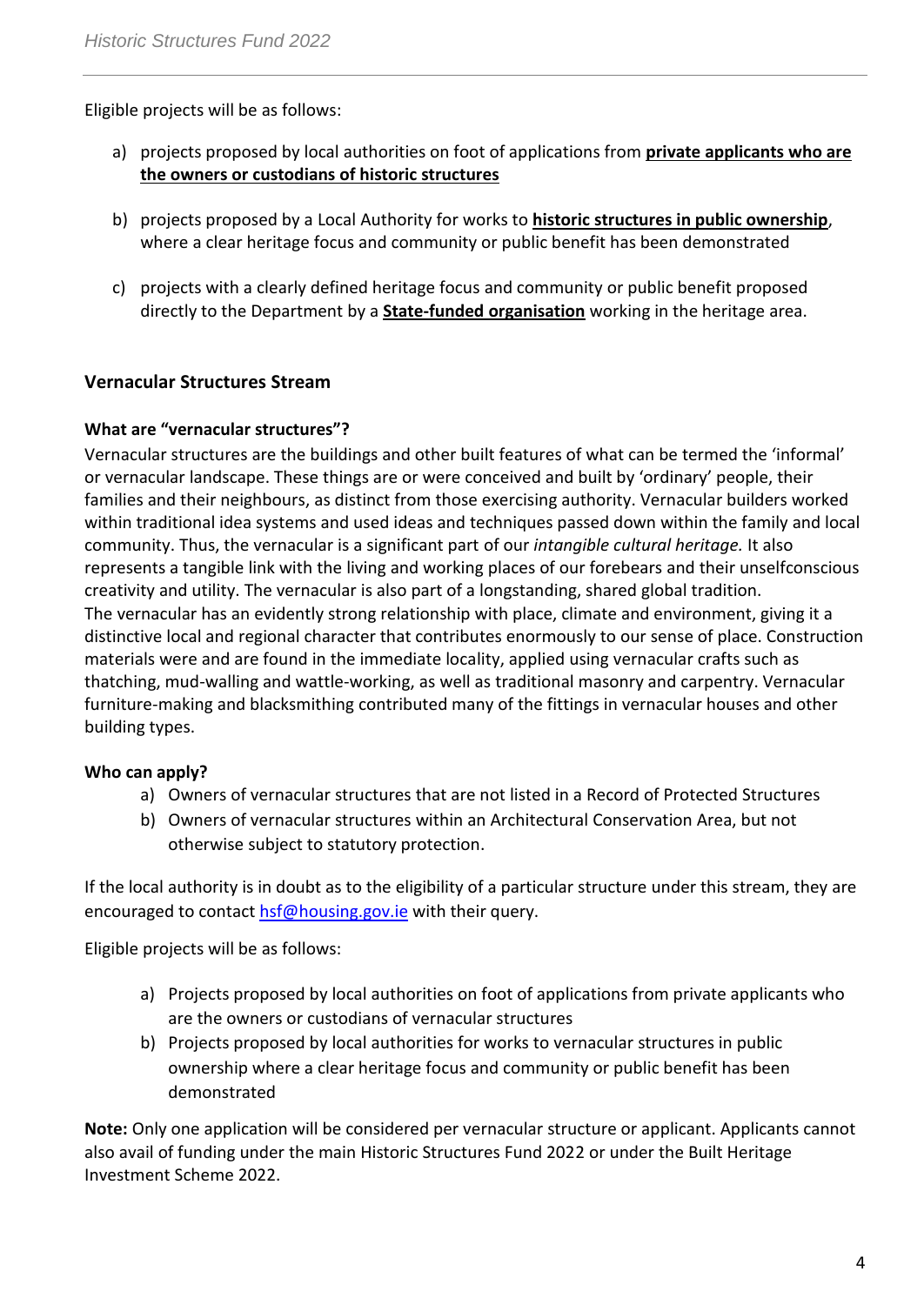Works must be completed and paid for before recoupment is sought from the Department. Work can include an associated training element.

### **Only one application will be considered per historic structure**

**Applicants cannot avail of funding under both the Historic Structures Fund and the Built Heritage Investment Scheme in the same year.**

# **3. Available Funding/What works will be funded**

| <b>Stream</b>                                                    | <b>Available Funding</b>                                                                                                                                                                                                                                           | What will be funded                                                                                                                                                                                                             | <b>Maximum</b><br>Grant                                                                                                                           | Max no. of<br>applications        |
|------------------------------------------------------------------|--------------------------------------------------------------------------------------------------------------------------------------------------------------------------------------------------------------------------------------------------------------------|---------------------------------------------------------------------------------------------------------------------------------------------------------------------------------------------------------------------------------|---------------------------------------------------------------------------------------------------------------------------------------------------|-----------------------------------|
|                                                                  |                                                                                                                                                                                                                                                                    |                                                                                                                                                                                                                                 |                                                                                                                                                   | per Local<br><b>Authority</b>     |
| Stream 1                                                         | Grants between<br>€15,000 and €50,000                                                                                                                                                                                                                              | Essential repairs and<br>small capital works for<br>the refurbishment and<br>conservation of historic<br>structures to safeguard<br>the structure and keep it<br>in use                                                         | 80% of<br>eligible costs<br>max.                                                                                                                  | $3 + 1$ in<br>public<br>ownership |
| Stream 1 -<br><b>Historic</b><br><b>Shopfronts</b><br>sub-stream | Grants between<br>€15,000 and €50,000                                                                                                                                                                                                                              | <b>Essential repairs and</b><br>small capital works for<br>the refurbishment and<br>conservation of historic<br>shop facades, windows,<br>signage and other<br>associated details to<br>safeguard them and<br>keep them in use. | 80% of<br>eligible costs<br>max.                                                                                                                  | $1 + 1$ in Irish<br>language      |
| <b>Stream 2</b>                                                  | Grants between<br>€50,000 and €200,000,<br>or in exceptional<br>circumstances over<br>€200,000. Grants may<br>be phased over two<br>years. Successful<br>applicants should check<br>their Letter of Offer for<br>details of how funding<br>is to be spent over the | Larger enhancement or<br>significant refurbishment<br>projects involving<br>historic structures,<br>where a clear benefit to<br>the community and the<br>public has been<br>demonstrated.                                       | 50% of<br>eligible costs.<br>$\ln$<br>exceptional<br>circumstance<br>s a higher<br>percentage<br>may be<br>sought,<br>subject to a<br>max of 80%. | $\mathbf{1}$                      |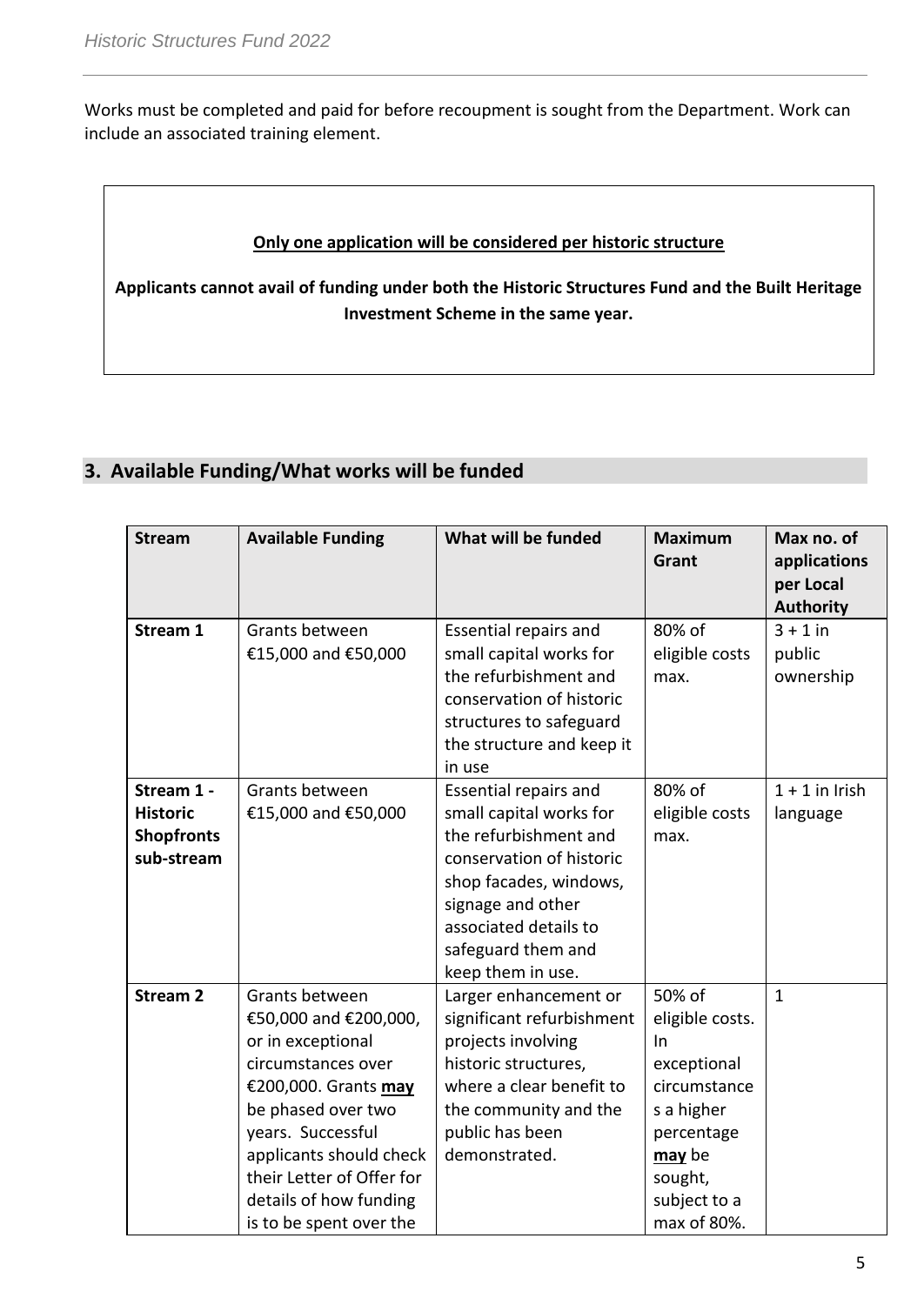|                                                  | two years, where<br>applicable.              |                                                                                                                                                                              |                                                               |     |
|--------------------------------------------------|----------------------------------------------|------------------------------------------------------------------------------------------------------------------------------------------------------------------------------|---------------------------------------------------------------|-----|
| Projects in<br>Partnership                       | To be determined on a<br>case by case basis. | Works to care for historic<br>structures and buildings<br>in public ownership and<br>improve recreational<br>infrastructure and public<br>access to these heritage<br>assets | Will not<br>generally<br>exceed 50%<br>of the project<br>cost | N/A |
| Vernacular<br><b>Structures</b><br><b>Stream</b> | Grants between €5,000<br>and €10,000         | Essential repairs and<br>small capital works for<br>the refurbishment and<br>conservation of<br>vernacular structures to<br>safeguard the structure<br>and keep it in use.   | 80% of<br>eligible costs<br>max.                              | 1   |

- Applicants may be required to provide evidence of the availability of matching funding.
- Works must be completed and paid for before recoupment is sought from the Department.
- Both streams can include an associated training element.

Please see **Section 8** below for further details on Qualifying Works.

# **The following will not be eligible for funding:**

- i. Works which have commenced prior to the grant award
- ii. New build or extensions
- iii. Works not in accordance with sound conservation methodology and practice
- iv. Projects or elements of projects where works have already commenced prior to grant award
- v. Purchase of lands or buildings
- vi. Feasibility studies
- vii. Conservation plans or other non-capital expenditure, except where such is directly ancillary to capital works being funded under HSF.

# **4. Selection Criteria**

Eligible applications for **Stream 1** (including Historic Shopfronts sub-stream) and the **Vernacular Structures Stream** will be assessed for selection under the following criteria:

| <b>Significance of the structure</b>                                               |
|------------------------------------------------------------------------------------|
| <b>Efficacy</b> of the grant in achieving the aims of the Historic Structures Fund |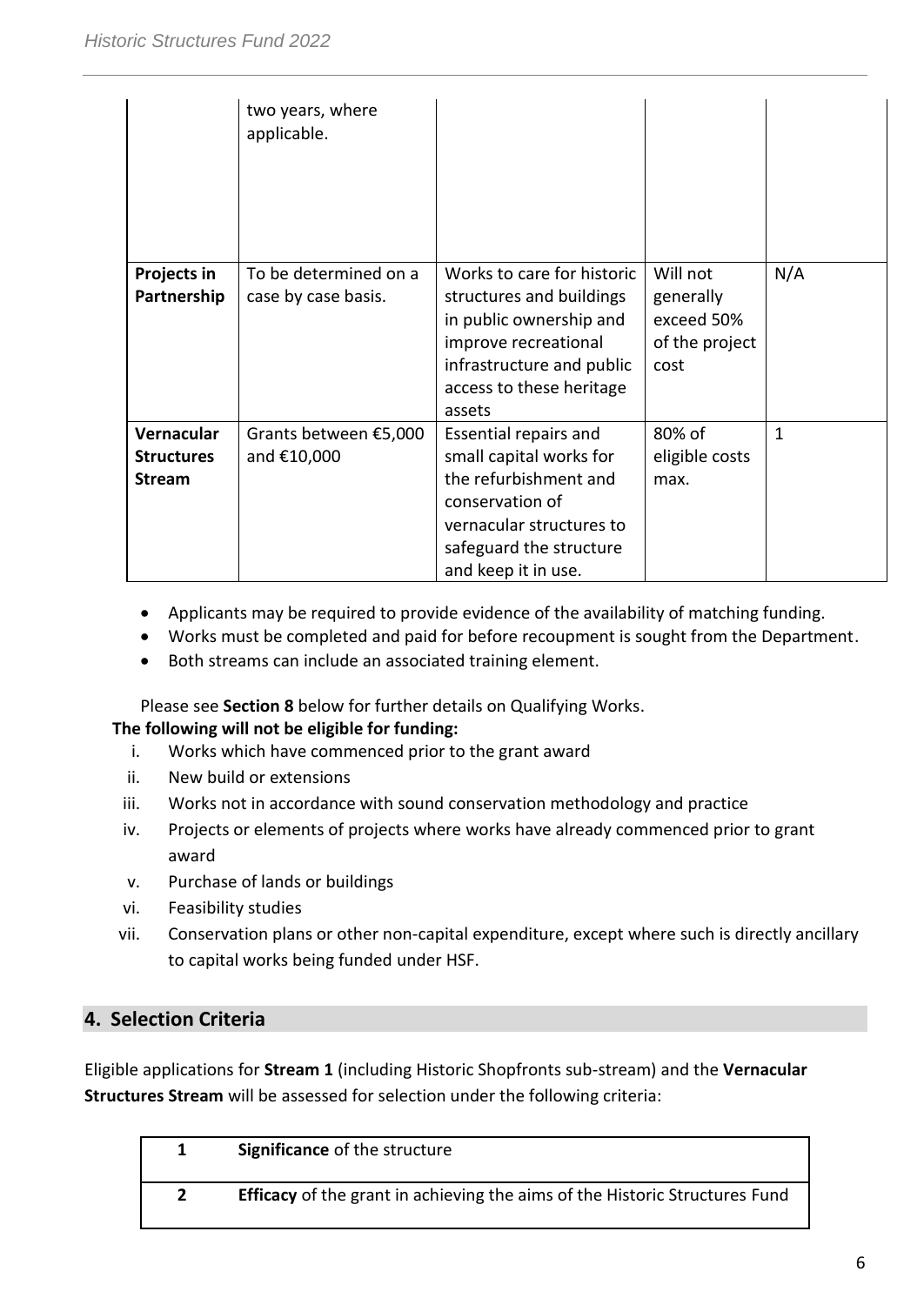# **3 Quality** of the methodology and technical merit of the works proposed **4** Contribution of the proposed works to **keeping the structure in use, or bringing it back into use**

Eligible applications for **Stream 2** will be assessed for selection under the following criteria:

| 1              | <b>Significance of the structure</b>                                               |
|----------------|------------------------------------------------------------------------------------|
| $\overline{2}$ | <b>Efficacy</b> of the grant in achieving the aims of the Historic Structures Fund |
| 3              | <b>Quality</b> of the methodology and technical merit of the works proposed        |
| 4              | Contribution of the proposed works to keeping the structure in use, or             |
|                | bringing it back into use                                                          |
| 5              | Broader public or community benefit of the project                                 |

**Applications which fail to achieve a qualifying mark under any one of the above assessment criteria will fail the assessment overall and will not be considered for funding**

# **5. Quality of Works**

 $\overline{a}$ 

Conservation works must be designed, specified and overseen on site by appropriately qualified and experienced building conservation professional(s) who will be required to confirm that works have been carried out to a satisfactory standard. The building professional should ideally have a **demonstrable competence** in the relevant area of building conservation. The three building professional institutes operate conservation accreditation schemes, which may assist owners to find the right expertise.<sup>1</sup> The choice of main and/or specialist contractor with craft and managerial skills is also critical to achieving a high quality project. Owners may wish to consult the Register of Heritage Contractors in this regard or the Construction Industry Register Ireland, which contains a 'heritage works' subcategory.<sup>2</sup>

Where the specific expertise lies with a practitioner, e.g. a thatcher or stone mason, they may be considered to fulfil the role of the conservation building professional for a particular project.

<sup>&</sup>lt;sup>1</sup> Royal Institute of the Architects of Ireland[, www.riai.ie;](http://www.riai.ie/) Engineers Ireland, [www.engineersireland.ie;](http://www.engineersireland.ie/) Society of Chartered Surveyors Ireland, [www.scsi.ie.](http://www.scsi.ie/)

<sup>2</sup> [www.heritageregistration.ie;](http://www.heritageregistration.ie/) [www.ciri.ie.](http://www.ciri.ie/)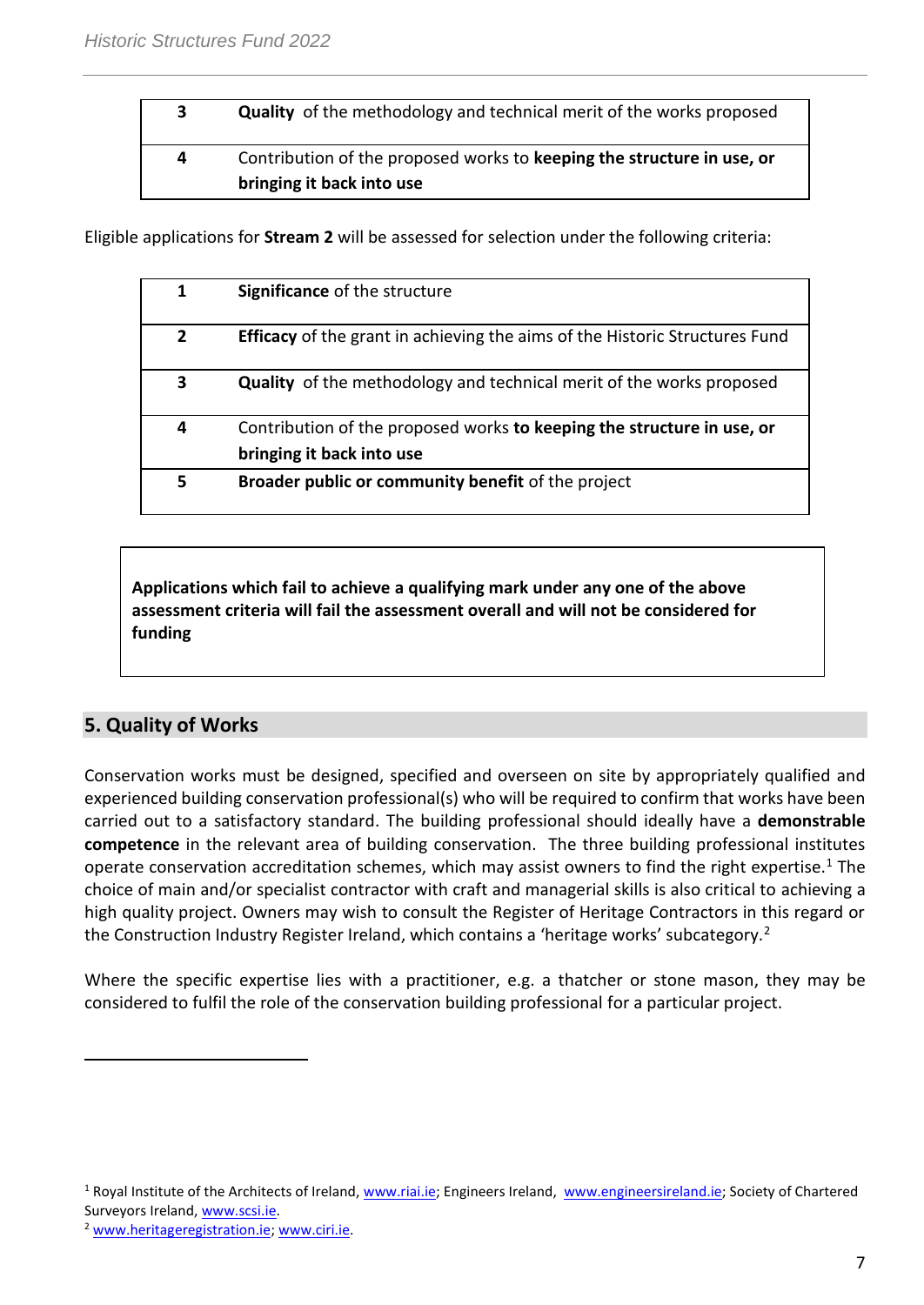Please note the requirement for an **appropriately qualified conservation professional** to oversee the works, and for a **comprehensive and sound methodology** to accompany the application. (See **Section 9** *A Guidance Note on Method Statements).*

**Projects that include a training element should provide an outline description of the nature, extent and level of training proposed. A training plan must be submitted to the Department prior to commencement of the training element.**

**Your attention is drawn to the fact that the absence of a suitably comprehensive method statement is a frequent cause of projects failing at assessment stage.**

# **6. How to Apply**

# **Covid-19**

All works must be carried out in full compliance with Government/HSE guidance on COVID-19. In the event that such guidance or other ruling by Government around COVID-19 prevents any work from proceeding for any period of time, the local authority should be informed, who should in turn inform the Department. Any savings arising from such delays may be reallocated by the Department as per the terms of this Circular.

# **Str***eam 1 (including sub-stream for Historic Shopfronts)*

This stream will offer grants between €15,000 and €50,000 for essential repairs and small capital works for the refurbishment and conservation of historic structures.

- **Private applicants or community groups who are the owners or custodians of historic structures** should:
	- o i complete Form A
	- o attach a comprehensive Method Statement
	- o submit to their Local Authority before the closing date (**date to be determined by each Local Authority)**, but no later than **31 January 2022).**

Using the criteria as set out in Section 5 above, each Local Authority may shortlist up to **three\* projects in this category** for consideration, and submit to the Department by **11 February 2022. Local Authorities may shortlist a fourth\* application in this stream where that application concerns the refurbishment and conservation of an historic shop front. A subsequent application may also be made in respect of an Irish-language shopfront.**

- Local authorities submitting applications for works to **historic structures in public ownership**, where a clear heritage focus and community or public benefit has been demonstrated should
	- o complete Form A
	- o attach a comprehensive Method Statement
	- o submit to the Department (email [HSF@housing.gov.ie\)](mailto:HSF@chg.gov.ie) on or before **11 February 2022.**

Each Local Authority may submit **one project in this category** for consideration.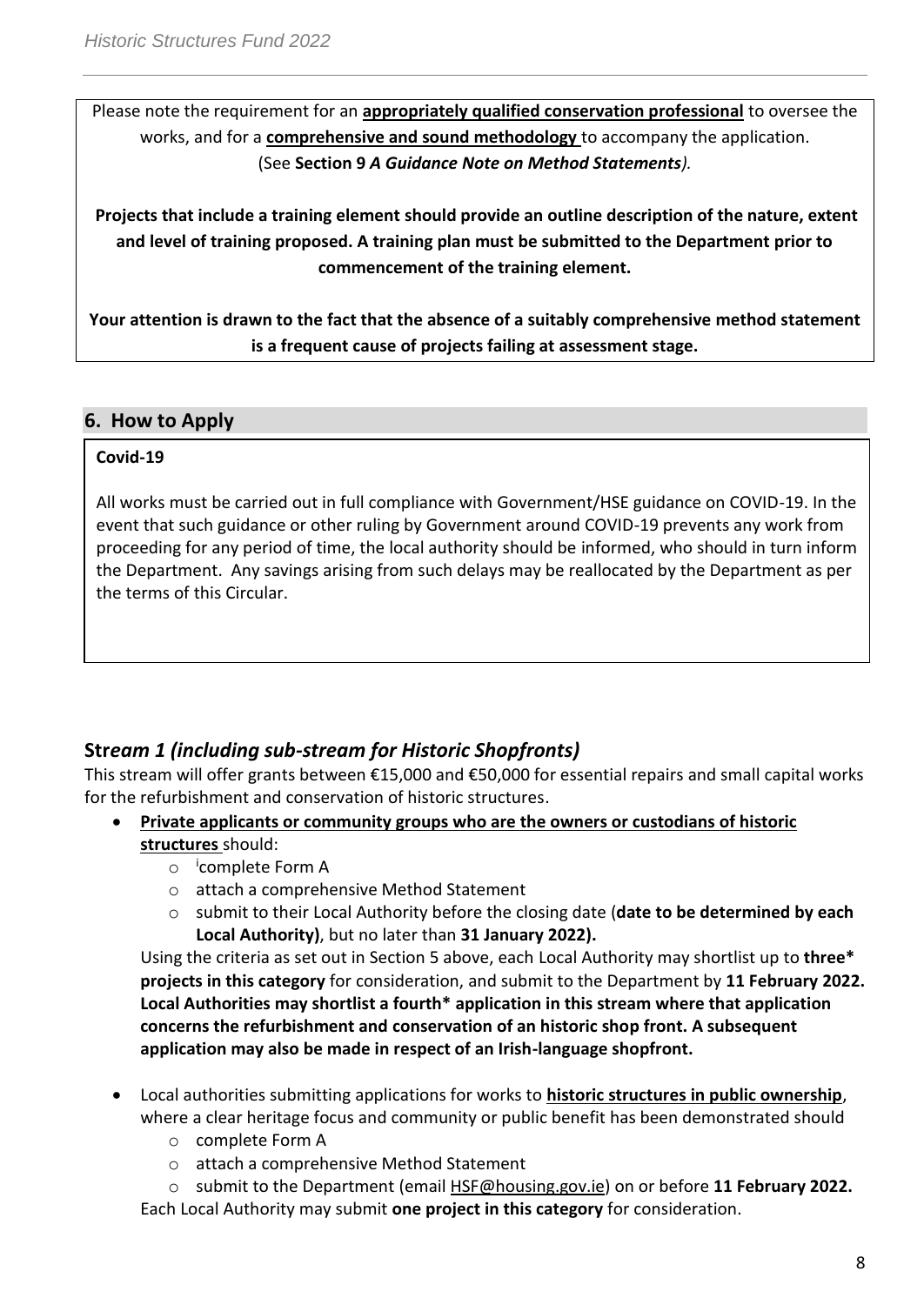- Applications for projects with a clearly defined heritage focus and community or public benefit proposed by a **State-funded organisation** working in the heritage area, should:
	- o Complete Form A
	- o attach a comprehensive Method Statement
	- o submit to the Department (email [HSF@housing.gov.ie\)](mailto:HSF@housing.gov.ie) on or before **11 February 2022.**

# *Stream 2*

**Stream 2** will offer a small number of grants **up to €200,000,** or over €200,000 in exceptional circumstances, for larger enhancement, restoration or conservation projects involving heritage structures, where a clear community or public benefit has been demonstrated.

- **Private applicants or community groups who are the owners or custodians of historic structures** should:
	- o complete Form A and
	- o attach a comprehensive Method Statement
	- o submit to their Local Authority before the closing date (**date to be determined by each Local Authority**) but no later than **31 January 2022).**

Using the criteria as set out in Section 5 above, each Local Authority may shortlist **one project in this category** for consideration and submit to the Department by **11 February 2022.** 

- Local authorities submitting applications for works to **historic structures in public ownership**, where a clear heritage focus and community or public benefit has been demonstrated should
	- o complete Form A
	- o attach a comprehensive Method Statement

o submit to the Department (email [HSF@housing.gov.ie\)](mailto:HSF@housing.gov.ie) on or before **11 February 2022.** Each Local Authority may submit **one project in this category** to the Department for consideration.

- Applications for projects with a clearly defined heritage focus and community or public benefit proposed by a **State-funded organisation** working in the heritage area, should
	- o Complete Form A
	- o attach a comprehensive Method Statement
	- o submit to the Department (email [HSF@housing.gov.ie\)](mailto:HSF@housing.gov.ie) , on or before **11 February 2022.**

# *Vernacular Structures Stream*

This stream will offer between €5,000 and €10,000 for essential repairs and small capital works for the refurbishment and conservation of vernacular structures to safeguard the structure and keep them in use.

- **Private applicants or community groups who are the owners or custodians of vernacular structures should**
	- o complete Form A
	- o attach a comprehensive Method Statement
	- o submit to their Local Authority before the closing date (**date to be determined by each Local Authority)**, but no later than **31 January 2022).**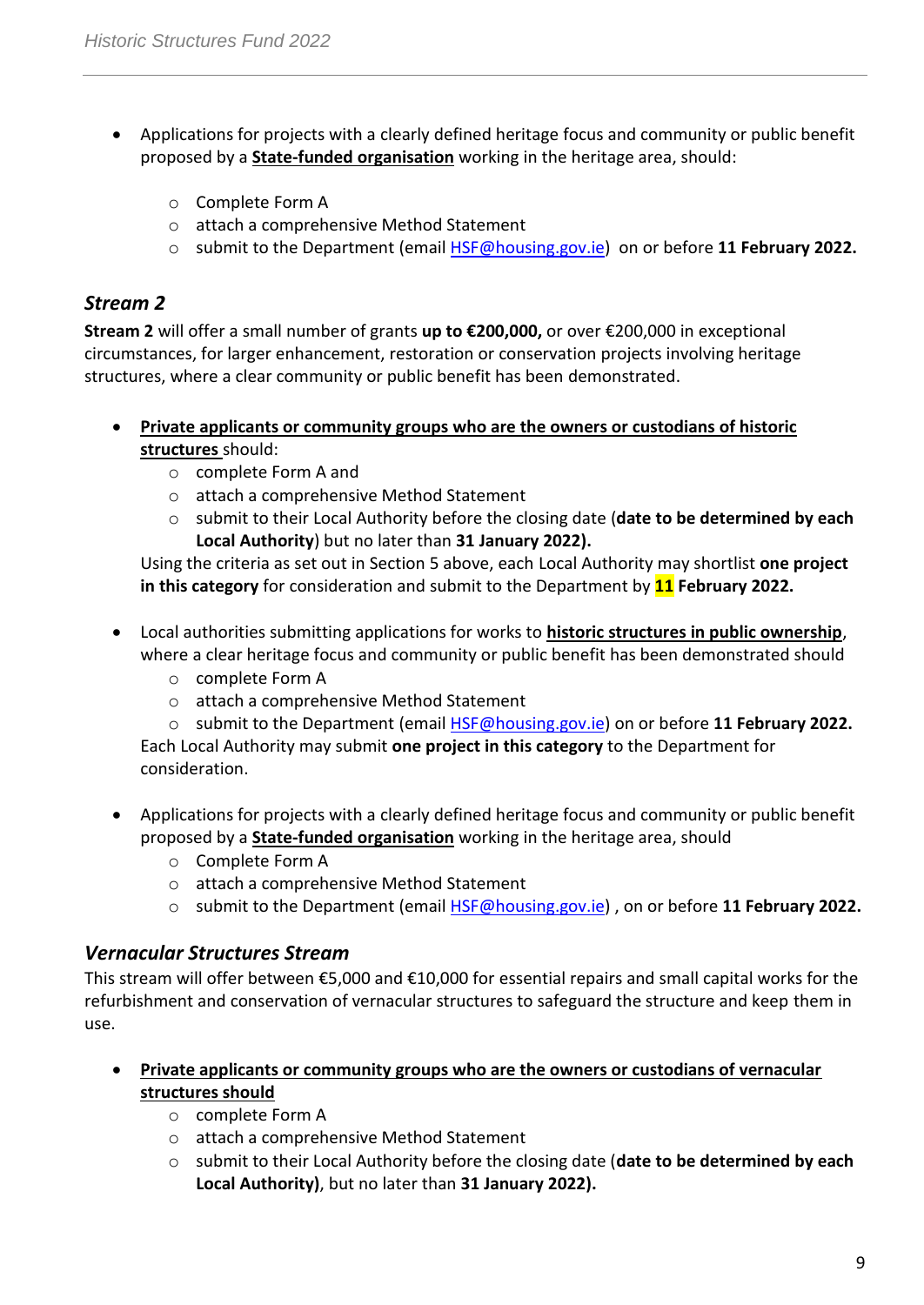Using the criteria as set out in Section 5 above, each Local Authority may shortlist up to **one project in this category** for consideration, and submit to the Department [\(HSF@housing.gov.ie\)](mailto:HSF@housing.gov.ie) by **11 February 2022.**

# *Submitting your application*

Applications which meet the criteria should be submitted to the Local Authority or the Department (as appropriate) for consideration by the deadline.

Please check in particular –

- **The amount of funding requested does not exceed the maximum grant available**
- **The amount and source of matching funding is clearly stated**
- **Details of other exchequer funding have been declared**

**A separate email must be submitted in respect of each project ensuring all relevant material for that application is included. The size of the email must not exceed 15MB. Fragments or partly completed applications, or multiple applications in the same email, will not be considered for funding.**

The email subject should be **'HSF 2022'** and include the project name and the name of the Local Authority where relevant.

**NOTE: Applications will be accepted by email only.**

# **7. Recoupment of Funding**

#### **Where the application is via the Local Authority**

Works must be completed and verified by the Local Authority before payment of grant funding can be sought from the Department.

**The Local Authority is responsible** for payment of the grants to the owners/occupiers of approved HSF projects **in advance** of seeking recoupment from the Department.

**Your attention is drawn to the fact that where works and/or training are not carried out in accordance with the terms of the scheme, in particular where the scope of works changes and the new works do not conform to the required standards of good conservation practice, the Department is under no obligation to award the grant, as this is a material breach of the terms of the grant offer.**

Once payment to an applicant has been made, the LA must complete and return **Form C (Appendix IV)** by **4 November 2022** to recoup the grant from the Department. Form C must be signed by the Architectural Conservation Officer (ACO) (or where an ACO is not employed, by a member of the LA's professional staff competent to undertake this function) with oversight of the project and countersigned by the Chief Executive Officer or Director of Services. The form **must** be accompanied by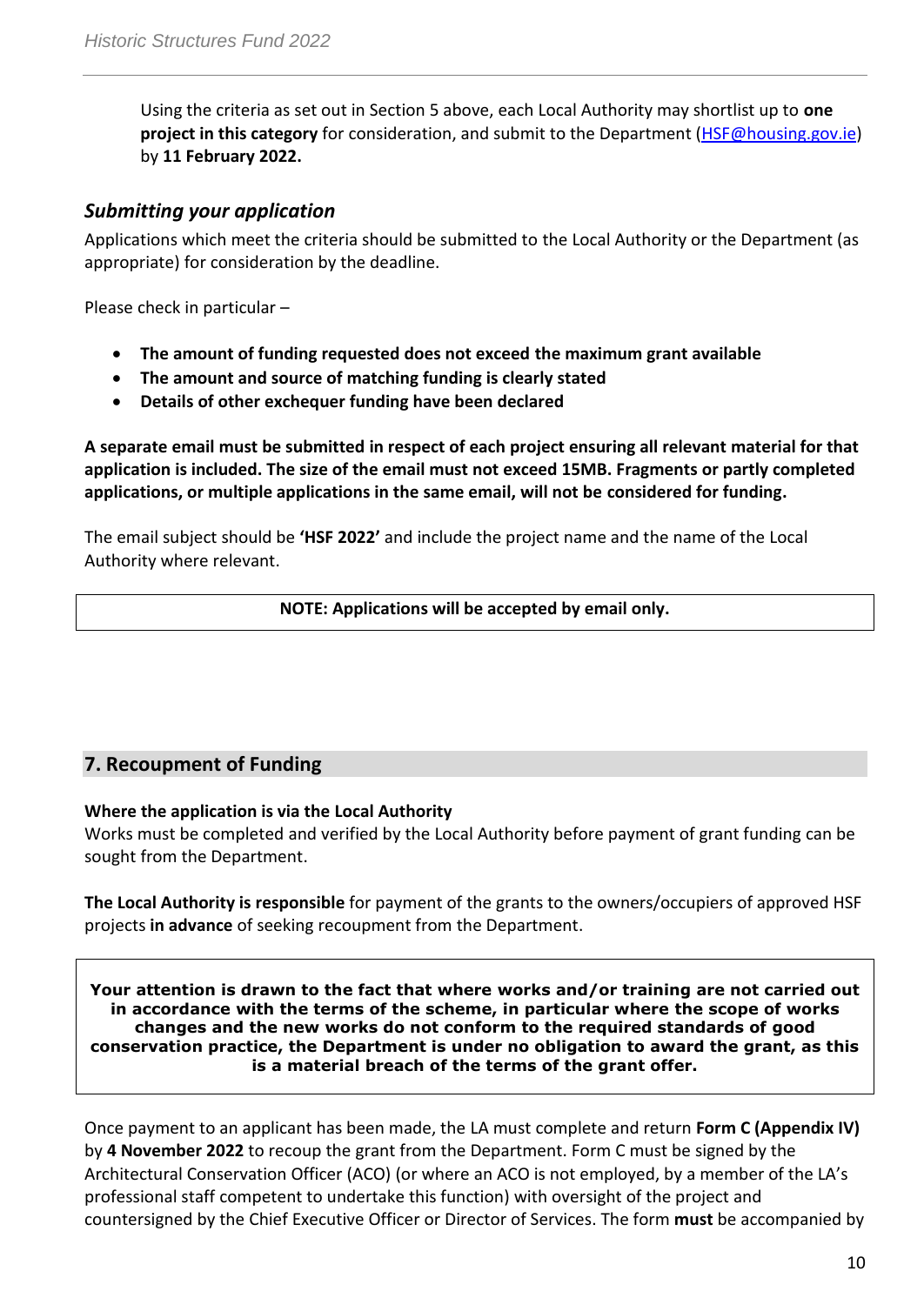proof of payment e.g. print-out showing applicant's name, amount paid and date of payment and visual aids such as photographs or video clips to allow the Department compare 'before' and 'after' images of the completed works. *Photographs must be of high quality and submitted in jpeg format, clearly identified with the name of the relevant project.* Funding cannot be claimed after the deadline date.

In the case of a project to an historic structure in public ownership, proof of total cost of works must be submitted with the Recoupment Claim.

# **A separate email must be submitted in respect of each recoupment claim, ensuring all relevant material is included in one email.**

#### **Where an application has been made directly to the Department**

Form C must be signed by the conservation professional identified on the original application form, who will certify that the works have been overseen and carried out in accordance with the terms of the grant award and to appropriate standard in terms of conservation practice.

No grant award will be payable where certification of the works has not been carried out by an appropriately qualified conservation professional.

The recoupment form **must** be accompanied by proof of total cost of works, together with proof of payment, e.g. Receipts from suppliers/contractors specifying cost and nature of the works. Visual aids such as photographs or video clips to allow the Department to compare 'before' and 'after' images of the completed works must also be included. *Photographs must be of high quality and submitted in jpeg format, clearly identified with the name of the relevant project.*

As the funding aims to support employment in the conservation and construction industries, the applicant will be required to provide details of the employment benefits of the project. Where public sector workers are utilised on a project they **should not be considered** for the purposes of the employment generated.

Funding cannot be claimed after the deadline date.

# **8. Qualifying Works**

**Roofs:** Works to ensure the structural stability and/or weather tightness of a roof using appropriate materials and detailing; the salvage and reuse of existing slate and other materials from the structure should be a priority. Works to repair thatched roofs using appropriate, compatible traditional materials and details, reed is permissible where it replaces a reed roof. Works to renew damaged or missing metal sheeting, gutter linings and flashings (of materials such as lead, copper or zinc) to appropriate details. Where there is a risk of theft of metalwork from a roof, the use of suitable substitute materials as an interim solution may be considered acceptable.

**Rainwater disposal:** Works to repair or, where this is not feasible, replace rainwater goods to ensure efficient disposal of water from the building. Lead and cast-iron should be replaced like-for-like. However, where there is a risk of theft or vandalism, the use of suitable substitute materials as an interim solution may be considered acceptable.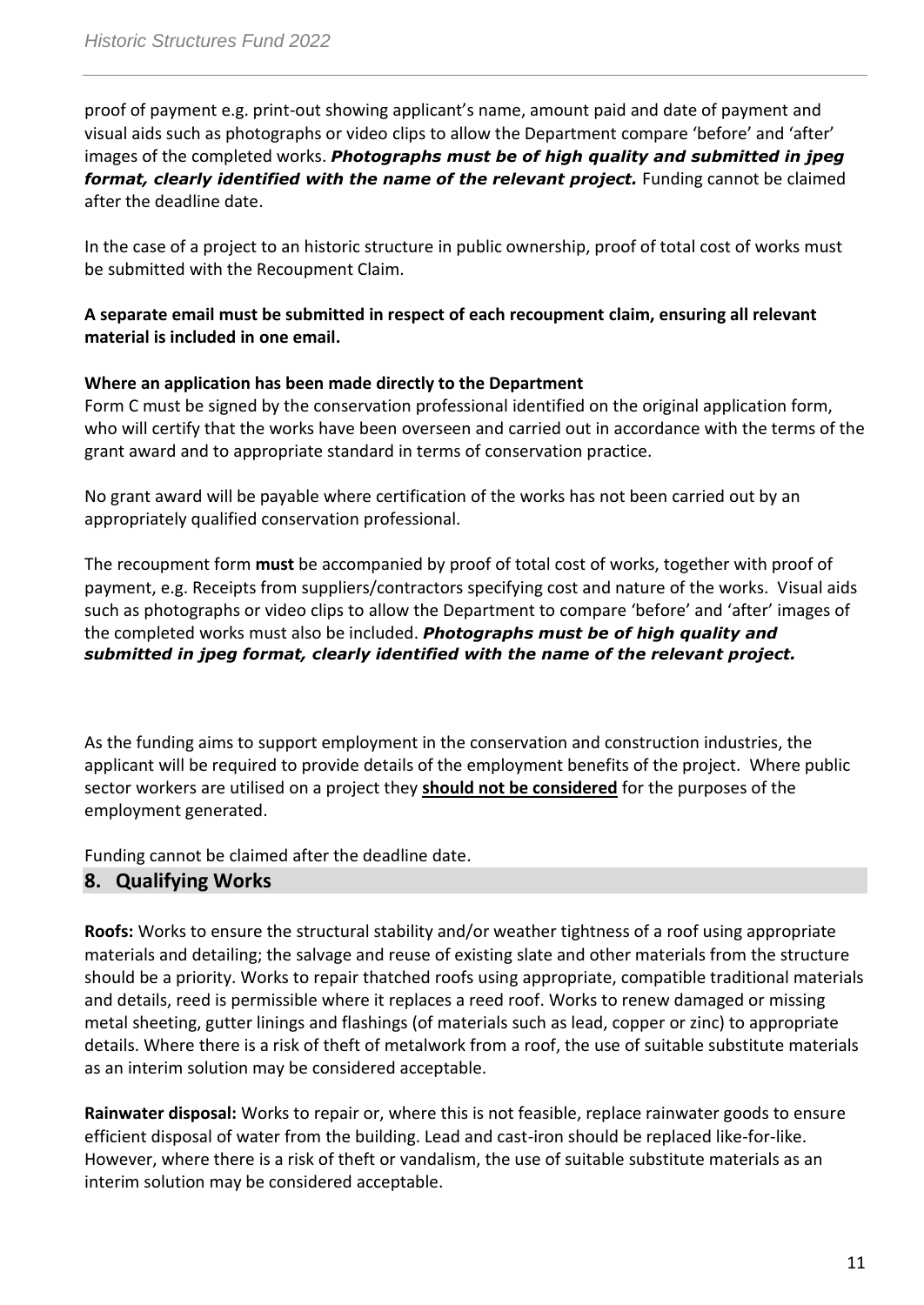**External walls**: Works to ensure the structural stability and/or weather tightness of the building envelope. Works to remedy defects or problems that have the potential to create serious future damage if left untreated, such as foundation settlement, chimney collapse, fungal attack on timber or salt migration within the fabric.

**Windows, doors and associated elements:** Works to prevent water ingress. Works to repair significant elements of external joinery with minimal replacement of decayed timber. Repair of stained glass windows and associated works in accordance with best practice as set out in Chapter 6 of *The Conservation of Places of Worship,* Advice Series (2011),

https://www.buildingsofireland.ie/app/uploads/2019/10/Places-of-Worship-The-Conservation-of-Places-of-Worship-2011.pdf

**Interiors***:* Works to repair internal structural elements such as floors, walls, staircases and partitions. Works to conserve significant decorative features and artwork such as wall and ceiling plasterwork, interior joinery and fittings and decorative elements as appropriate. Works to conserve significant vernacular elements including ceilings and hearths*.*

**Shopfronts:** Works to repair elements of a historic shopfront, including appropriate replacement of small elements of missing detail such as brackets or moulding; repair of shutters or awnings but not the installation of new security screens; repair of signage; repair of details such as gates, tiled or mosaic threshold panels, hanging signs; removal of unsightly and redundant later additions such as cabling, lighting and signage and making good after.

**Temporary works:** Works to reduce the risk to a structure from possible or partial collapse, subject to the maintenance of adequate ventilation of the structure, and the protection of significant features of the building from endangerment. In exceptional circumstances, where it is considered necessary to remove fixtures or features of interest for safe-keeping, this shall be conditional on the inclusion of acceptable proposals for their secure storage for later reinstatement within a stated timeframe.

**Historic ruins:** Works to stabilise masonry or other elements at risk.

**Other works:** A case may be made by the applicant and/or the Local Authority for other works which they deem to be of exceptional importance for consideration by the Department. All qualifying works should be in accordance with the standards of best practice as outlined in the Department's *Architectural Heritage Protection Guidelines for Planning Authorities* (2011) https://www.buildingsofireland.ie/app/uploads/2019/10/Architectural-Heritage-Protection-Guidelines-for-Planning-Authorities-2011.pdf

and relevant volumes of the Department's *Advice Series*. https://www.buildingsofireland.ie/resources/

# **9. A Guidance Note on Method Statements**

The **Method Statemen**t must describe the condition of the structure, and give details of how conservation/repair works will be carried out. This document does not need to be unduly long but it must be **appropriate to the nature and scale of the proposed works**, e.g. a Method Statement in relation to re-thatching will not require as much detail as one for structural or masonry repairs. It should not exceed **TEN A4** pages.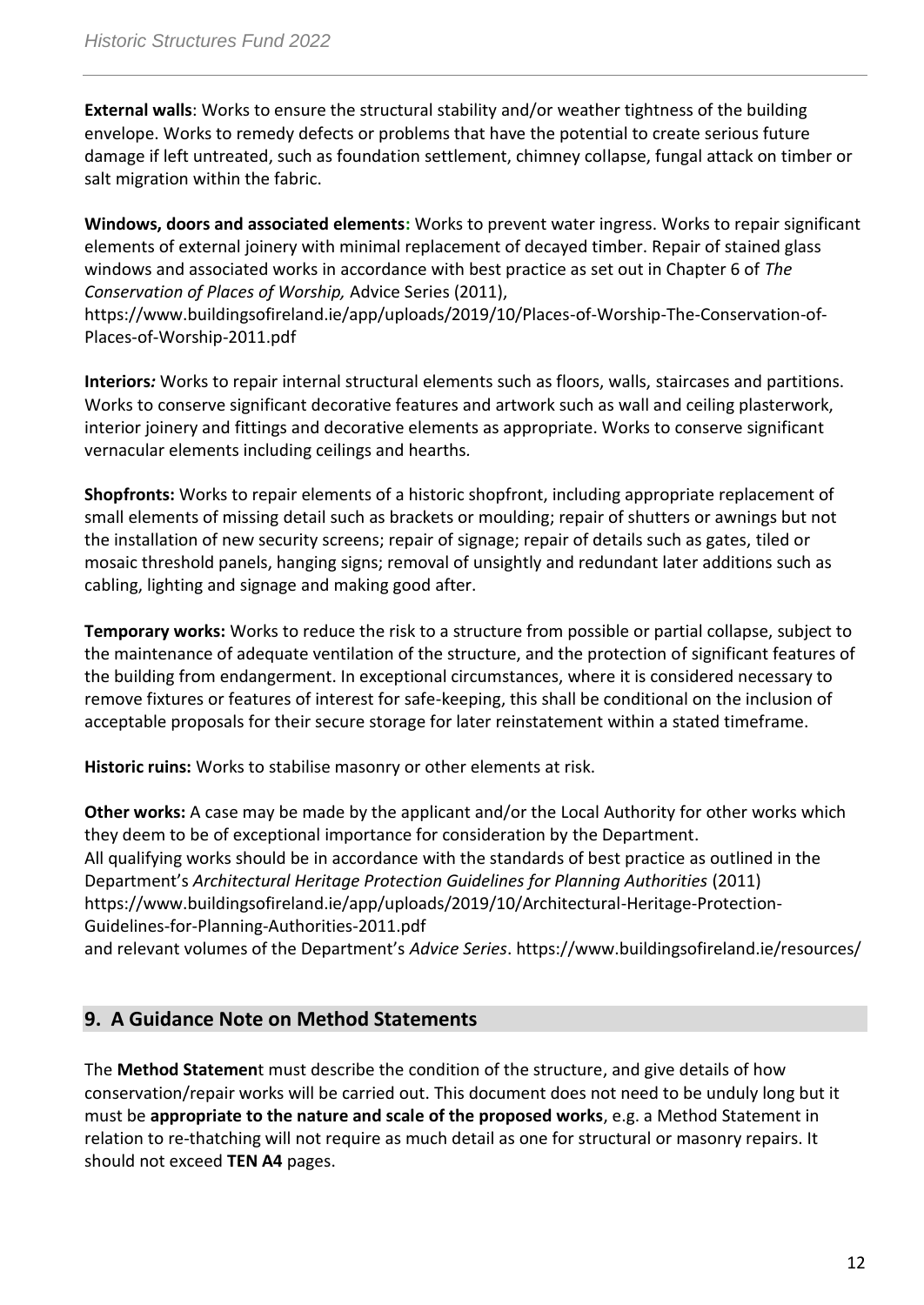Works should be in line with best conservation practice and should aim to employ methods of minimal intervention. Works should be based on a proper understanding of the structure, and make use of appropriate materials. Replacement of original material should be kept to a minimum and should only be carried out when absolutely necessary. The proposed works should only be undertaken by appropriately qualified conservation practitioners who have experience in the use of historic materials and techniques and, in the case of the Pilot Stream for Vernacular Structures, of vernacular and other materials and techniques.

# **The Method Statement must include**

#### **1. A concise description of the structure**

The structure as it currently exists, noting all its salient features, its appearance, setting, form, present function, significance, brief architectural history (if available/relevant) and the materials of which it is composed.

#### **2. A description of the works proposed**

This should identify the issues that are causing risk, what remedial works are proposed, how the work will be done, what materials will be used, and how the fabric of the building will be conserved. It **must** include relevant plans, drawings and supporting visual media such as video clips, photographs or other illustrations and should typically include the following issues:

- a) Are the works temporary or permanent?
- b) What types of repairs are being proposed and in which locations?
- c) What treatment/replacement of damaged fabric is envisaged?
- d) What replacement materials (if any) will be incorporated?
- e) Details of on-site supervision and monitoring;
- f) A brief schedule or sequence of works;
- g) An estimated project cost.

# **3. Impact statement and proposed mitigation measures (if applicable)**

Any likely impact of works on a structure and ways of mitigating adverse impacts. Mitigation may include design, timing and methodology (i.e. roof repairs timed to avoid interfering with bat colonies or rendering works timed to allow lime mortar to set), reversibility, careful choice of materials, etc.

**4.** Cross refer the Method Statement to the training plan, where relevant.

# **10. Terms and Conditions**

The following terms and conditions will apply to all projects

#### **1. Advertising of scheme**

a. Each Local Authority shall advertise the Historic Structures Fund on its website within **one week** of having been notified of the Scheme by the Department.

#### **2. Drawdown of grant**

Projects must be completed and funds drawn down as follows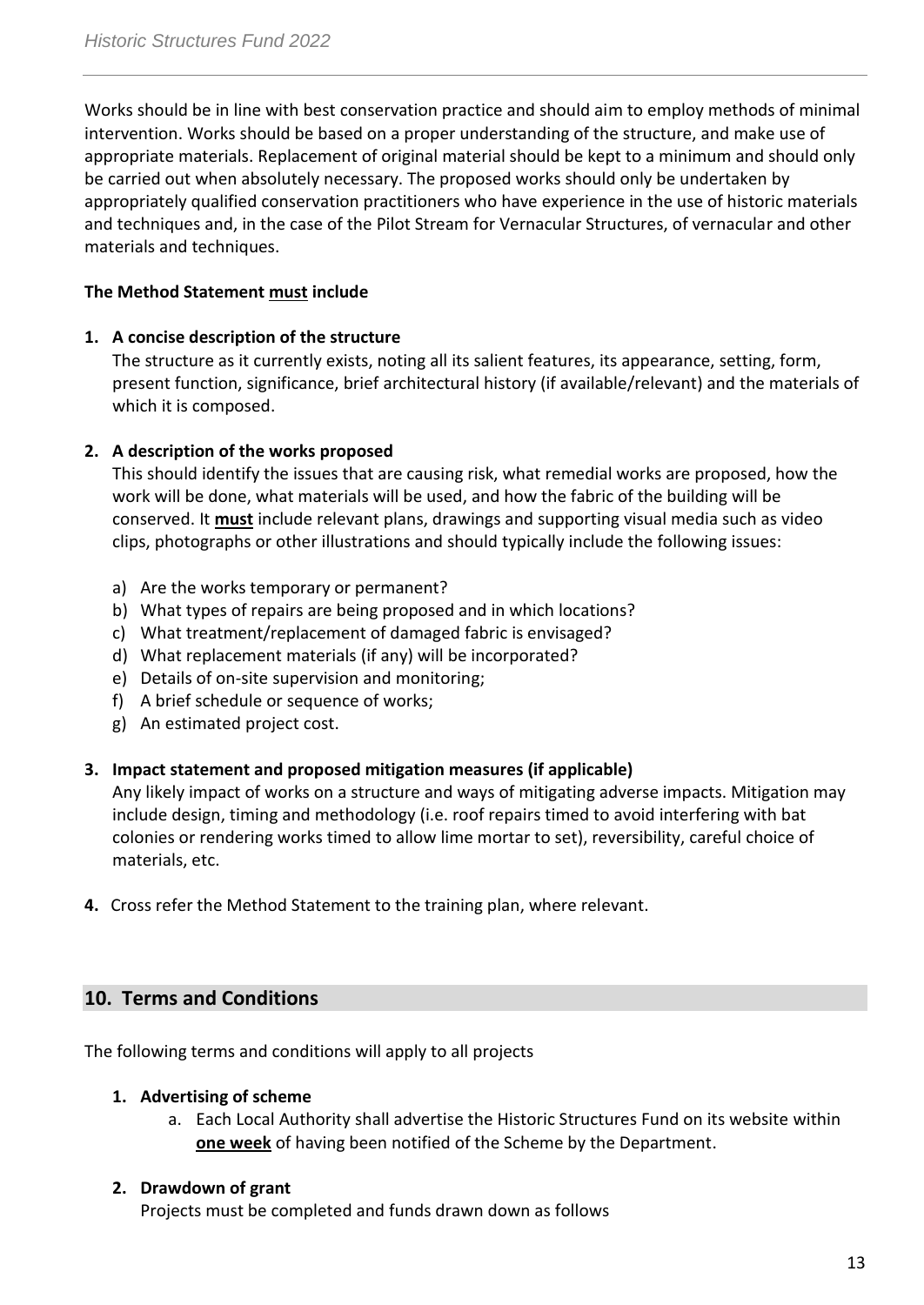- a. Stream 1 and Pilot Stream for Vernacular Structures: On or before 4 November 2022**.**
- b. Stream 2: Where grant is awarded for one year, funds to be drawn down on or before 4 November 2022. Where funding is phased over two years, the allocation for 2022 to be drawn down by 4 November 2022, with the 2023 allocation to be drawn down by the closing date to be set out in Circular HSF/2023. Details will be outlined in Letter of Offer.
- c. Payment

The default position is that grants should be paid on the basis of vouched expenditure. Grantees making claims for grant funding on the basis of vouched expenditure are required to state to their grantors that:

- i. The invoices used to support their claims relate to activities and services appropriate to the grant scheme objectives,
- ii. The amounts invoiced have been paid,
- iii. The invoices have not and will not be used in support of another claim for reimbursement from any other funder(s) (except as provided for in agreed jointfunding arrangements).

# **3. Oversight**

It is a condition of funding that works must be overseen by an appropriately qualified conservation professional.

# **4. Photography**

Good quality digital photographs of the project must be provided before works commence. These may be used later for a 'before and after' comparison for reporting purposes. Please note that the Department reserves the right to use any or all images supplied by either the applicant or the Local Authority to advertise or publicise the scheme. Applicants and local authorities are advised to obtain permission to use images (if necessary) before they submit them to the Department. *Photographs must be of high quality and submitted in jpeg format, clearly identified with the name of the relevant project.*

# **5. Method Statement**

A comprehensive Method Statement must be submitted by the owner/occupier with each application (see **Section 9** for guidance on Method Statements).

# **6. Eligible Expenditure**

**Value Added Tax (VAT)** is allowable under this scheme only for that portion of capital works being funded and only in circumstances where such VAT is not recoverable under this scheme by any other means.

**Professional Fees** are allowable only in respect of that portion of capital works being funded by the scheme.

# **7. Evidence of matching funding**

Source of matching funding must be stated on Application Form A. Applicants may be asked for evidence at a later stage.

**Voluntary efforts** (benefit-in-kind) or local authorities'/state agencies' own funds or contributions, or funding from other exchequer sources, cannot be used to satisfy the matching expenditure requirement.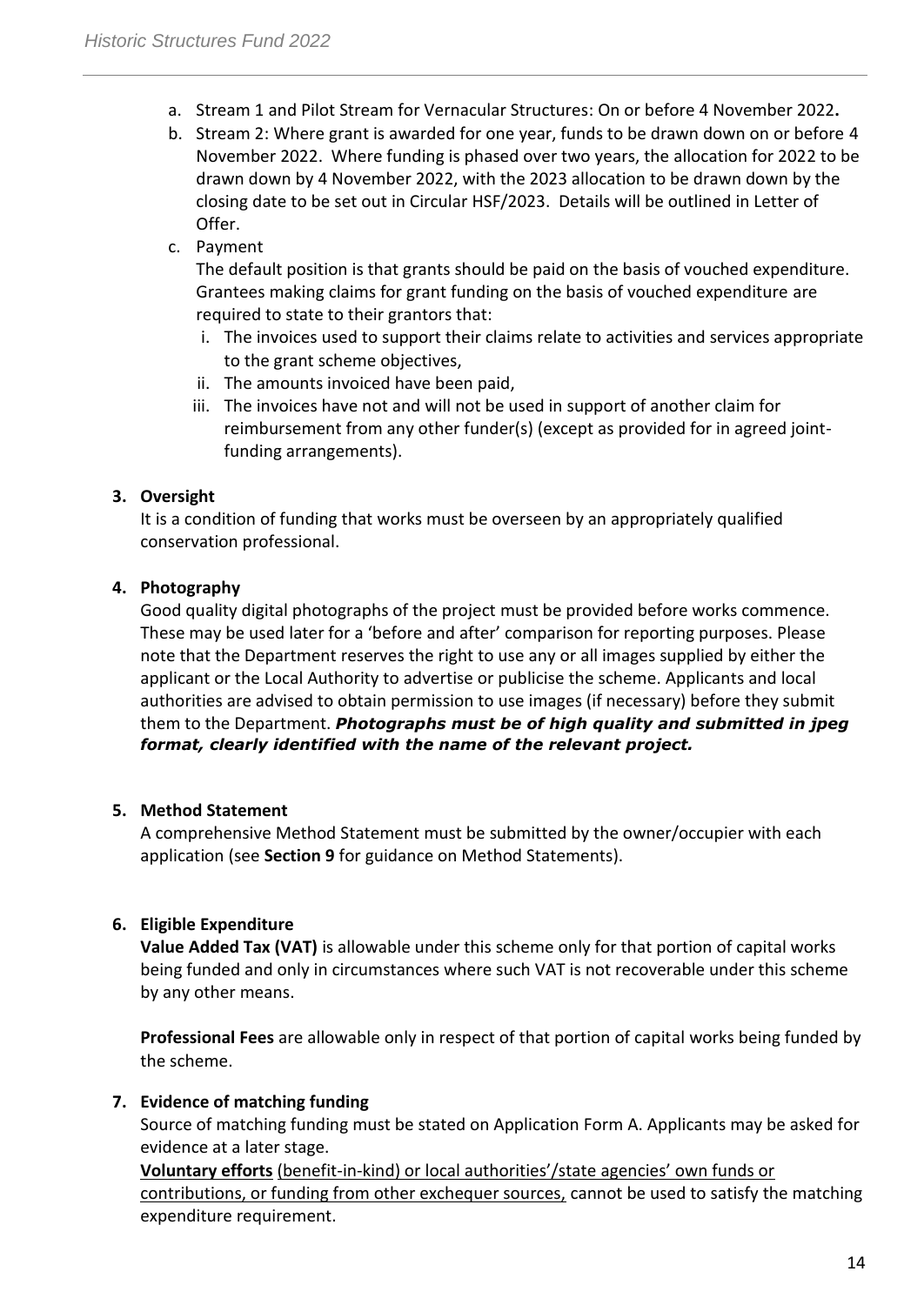### **8. Inspection**

- a. Where a project is proposed by a Local Authority, inspection of the structure before and after the works must be carried out by the Architectural Conservation Officer (ACO) or, where an ACO is not employed, by a member of the LA's professional staff competent to undertake this function. Where a project is proposed directly by the applicant, the conservation professional named in the application must carry out these inspections.
- b. If deemed necessary, officials of the Department **may** carry out site visits and audit during various stages of a project (and training programme, where relevant); such visits to be arranged in advance. Applicants/owners must allow access to the structure in such circumstances. Applicants may also be required to complete an evaluation survey on completion of a project. **Where a training programme has been undertaken, an evaluation report should be submitted after completion**.

#### **9. Progress reports**

Following a site inspection, interim progress reports must be submitted to the Department by 30 June 2022 and 16 September 2022 indicating whether a contract has been awarded, work has commenced and the funding, if any, paid to the applicant. Where a project has not commenced on site by **16 September 2022**, the Department, following consultation with the relevant Local Authority, reserves the right to reallocate the funding to another project.

# **10. Reallocation of funding**

In cases where a project that has received funding can no longer go ahead, the Department reserves the right to reallocate that project's forfeited funding to other HSF projects. Funding is not automatically reallocated by the Department to other projects within the same Local Authority area but on a case by case basis to other HSF 2022 projects, where an urgent need has arisen in the course of the year. *The Local Authority may not reallocate forfeited funding; forfeited funding must be notified to the Department for reallocation by the Department.* 

#### **11. Legal Agreement**

Applicants awarded grant funding under Stream 2 may be required to enter into a legal agreement with the Minister for Housing, Local Government and Heritage, placing a charge on the property for the amount of the grant.

#### **12. Tax Requirements**

The applicant and any contractors must be tax compliant. Relevant tax clearance procedures in respect of public sector grant payments as set down by the Revenue Commissioners must be adhered to. Please refer to [www.revenue.ie](http://www.revenue.ie/) for further details. In line with Section 4(1) of Department of Finance Circular 44/2006: *Tax Clearance Procedures: Grants, Subsidies and Similar Type Payments*, it will be a matter for each LA to ensure that the proper tax clearance procedures are being adhered to by applicants, contractors and subcontractors, and in line with LA's own financial control procedures.

Owners who have received a determination under **Section 482** of the *Taxes Consolidation Act 1997* (as amended) (formerly Section 19 of the *Finance Act 1982*) and/or where the owner/occupier has received tax relief under the **Home Renovation Incentive** or the **Living City Initiative**, should inform the Revenue Commissioners of any funding received through this scheme.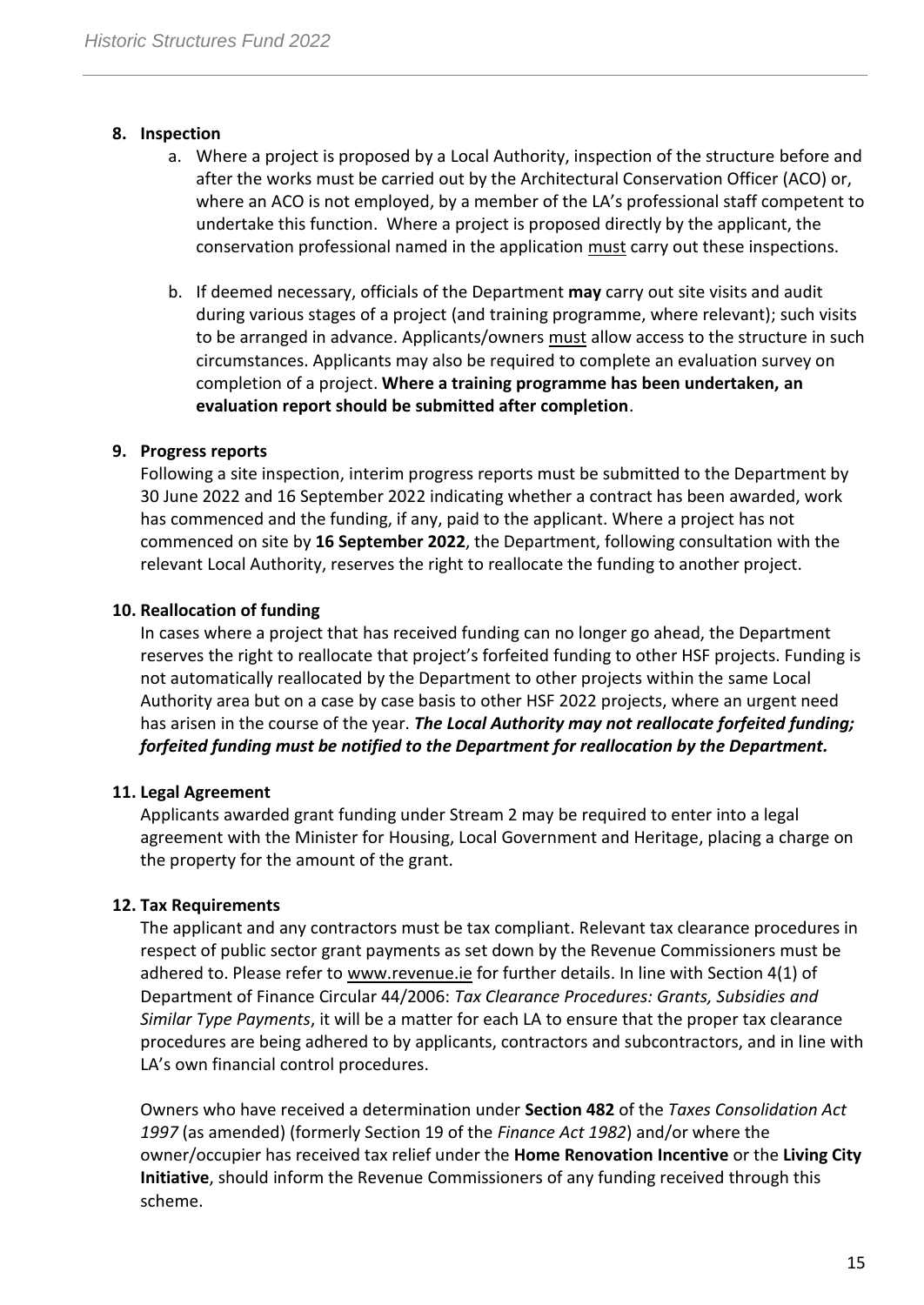# **13. Procurement**

Projects in receipt of grant assistance must comply with Public Procurement Guidelines. <http://www.procurement.ie/>

# **14. Circular 13/2014**

a. Grantees will be required to comply with Department of Public Expenditure and Reform Circular 13/2014 - Management of and Accountability for Grants from Exchequer Funds <http://circulars.gov.ie/pdf/circular/per/2014/13.pdf>

### b. **Inspection**

Grantors should ensure that the grantee is informed that:

- i. They have an obligation to make books and accounts available to the Comptroller and Auditor General where 50 per cent or more of their total income is sourced from Exchequer Funds,
- ii. Grantors have the right to inspect the grantee's records

# **15. Endangerment notices**

Where the structure is in the ownership of a Local Authority, or where a Local Authority is providing financial assistance for works to an endangered structure under Sections 59, 69 and/or 70 of the Planning and Development Act 2000 (as amended) , the application may be made by a designated officer of that Local Authority.

# **16. Supplementary material**

Supplementary material with the application form should be submitted ONLY IF it has a direct bearing on an application (i.e. dendrochronology reports, archaeological reports, technical research, joinery and material analysis, analytical and three-dimensional drawings, detailed historical research, etc.).

# **17. Statutory Requirements**

Grant-approved works must meet all statutory requirements, including planning permission. Where works are proposed to sites/monuments protected under the *National Monuments Acts 1930-2004*, the statutory requirements for notification or for Ministerial consent under those Acts must be complied with.

The onus is on the applicant to comply with all other relevant statutory requirements, such as the Wildlife Acts, foreshore licenses (if applicable), Safety, Health and Welfare legislation, and environmental and employment legislation. The attention of the Local Authority is drawn to: *(DAHRRGA 2012) Strict Protection of Animal Species: Guidance for local authorities on the application of Articles 12 and 16 of the EU Habitats Directive to development/works by or on behalf of a Local Authority*. The publication *Bat Mitigation Guidelines for Ireland* (2006) is available on the Department's website at:

[https://www.npws.ie/publications/search?title=bat+mitigation&keyword=&author=&series=All](https://www.npws.ie/publications/search?title=bat+mitigation&keyword=&author=&series=All&year=&x=0&y=0) [&year=&x=0&y=0](https://www.npws.ie/publications/search?title=bat+mitigation&keyword=&author=&series=All&year=&x=0&y=0)

An applicant may be required to submit copies of all relevant permissions, declarations, notifications or consents when making a claim for a grant.

# **18. Transfer of Ownership**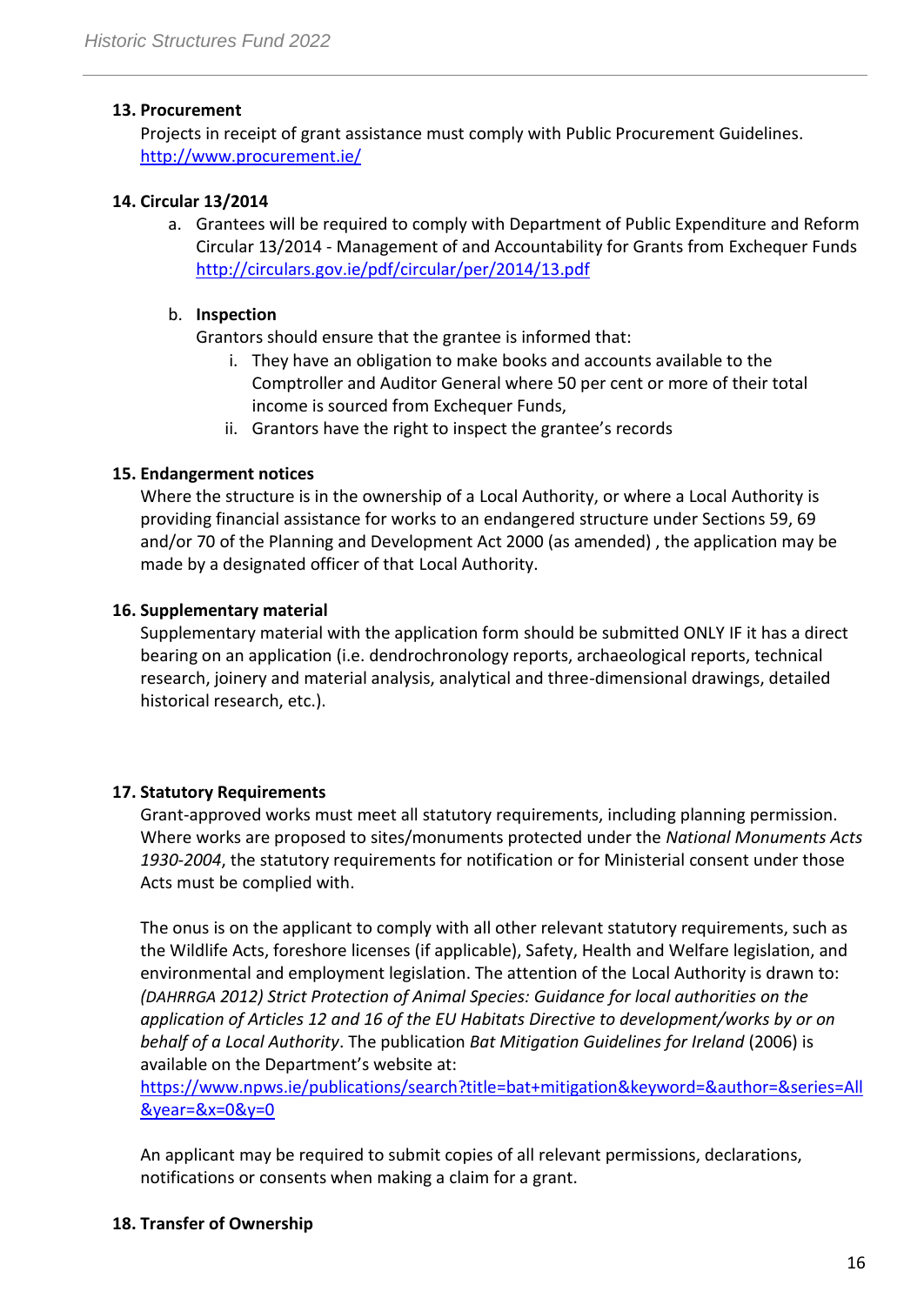If the grant-aided structure is sold, or the ownership transferred within a period of 5 years from date of payment of the grant, some or all of the funding awarded may be subject to claw-back. In the event of transfer of ownership prior to grant payment, the Local Authority may make arrangements to transfer the grant to the new owner of the property subject to his/her compliance with all conditions attached to the grant.

#### **19. Annual Report and Publicity**

Each Local Authority should include information on its operation of the fund in its Annual Report. The contribution of the Department should be publicly acknowledged in all advertisements and publicity in relation to this scheme and the appropriate logos/devices used in any print material

#### **20. Other Exchequer Funding**

Projects may be eligible to receive funding from more than one publicly-funded scheme. To ensure that the matching funding requirements for the scheme are met, information provided by the applicant in Sections 4a and 4b of the application form should be cross-checked in respect of possible other grants from exchequer funds.

Where an applicant has applied for or has received funding from other schemes financed by the Exchequer or the EU for the works concerned, the cumulative total of such funding **and** the grant under this scheme **must not exceed 80% of the total cost.**

Where the structure in question is being used for economic activity, funding under the Historic Structures Fund may be considered to be *de minimis* funding for State Aid purposes.

# **21. Freedom of Information Acts**

Applications for funding under the scheme may be subject to the Freedom of Information Acts.

# **22. Spot Checks**

As part of the controls that the Department undertakes in relation to the monitoring of expenditure and procedures under the Historic Structures Fund, the Built Heritage Policy Unit will carry out random spot checks on 5% of completed projects allocated funding under HSF 2022. Usually 5% of projects will be selected. The check involves assessment of the files in the Local Authority or State Organisation's offices, followed by a physical inspection of the works carried out.

#### **Applicants/owners must allow access to the structure in such circumstances.**

#### **Findings**

The final report of the Department in respect of a project, together with any findings or recommendations, will be communicated to the Local Authority or Organisation. In the event that a spot check uncovers any instance of irregularity or fraud, steps to be taken may include:

**Irregularity –** Withdrawal of the wrongly obtained advantage by obligation to pay or repay the amounts due or wrongly received.

**Fraud** – Referral to appropriate authority.

#### **23. Minister's decision**